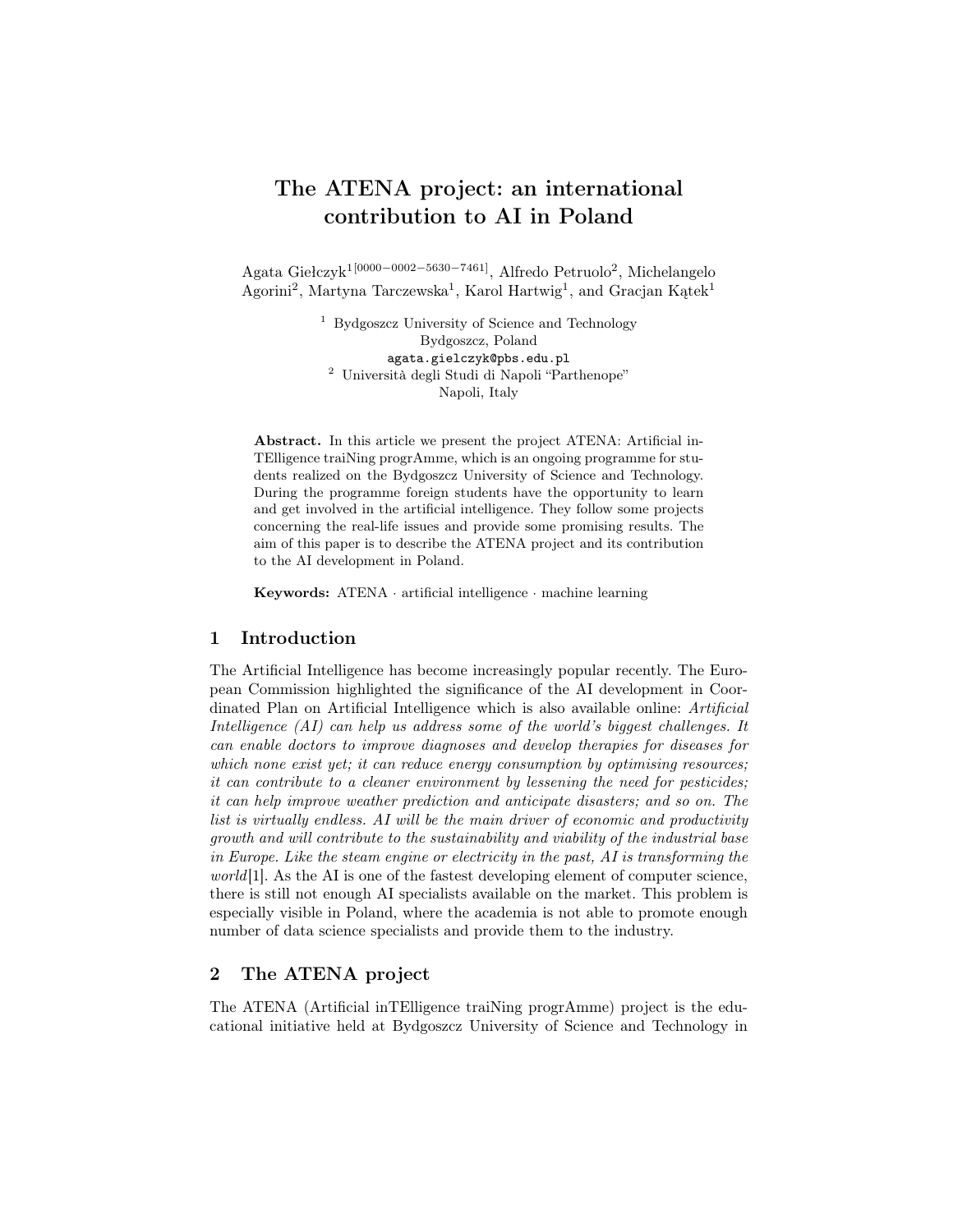A. Giełczyk et al. 224

Bydgoszcz, Poland as a part of the SPINAKER programme. Thanks to the support from National Agency for Academic Exchange it was possible to create the innovative, short and intensive course for foreign students. The main goal of each of three editions of the ATENA is to gather students, scientists and professionalists, and to provide them the space to share knowledge, discuss and create some powerful, realistic AI-based solutions. The key point of the project is to use numerous modern learning techniques. We worked with students in a blended form: there were both online and on site participants. Lectures were as well remote and in person. We used also the online resources bank provided for self-learning. The project management was performed mostly online due to the SARS-CoV-2 pandemic.

# 3 Student's projects

## 3.1 Predictions of biomedical properties based on low-coherence measurements

The main goal of this project was to predict if given sample is healthy or has cervical cancer. In this approach optoelectronic sensor was connected with machine learning algorithm to achieve this goal. Data was gathered by the optical measurements of refractive index of each sample as described in [4]. The data was pre-processed and enriched in following steps:

- Find local and global maximas,
- Filter data by threshold (0.05),
- Determine distance between local maximas,
- Get min/max wavelength,
- Amplitude of 'Amplitude' column,
- Calculate max/min/average/median of local maximas distances,
- Determine y value if refractive index  $> 1.3$  the tissue is infected otherwise is healthy,
- Get cavity length.

There were several models trained and evaluated: kNN, SVM, Decision Tree Classifier, Gaussian Naïve Bayes, Random Forest Classifier and XGBoost. The best performance on the dataset was achieved by XGBoost model. It provided the results reaching 98% accuracy, 98% precision, 100% recall and 99% F1.

## 3.2 Prediction the risk of defaulting a loan based on the customer behavior

The aim of the project was to implement a machine learning based methods to detect potential customers who may have problems with repaying a loan taken from a bank. In the research we used a publicly available dataset of people taking loans from banks provided by Kaggle. This collection consist of 280,000 rows and 13 columns, where each column, except last one, contains customer data.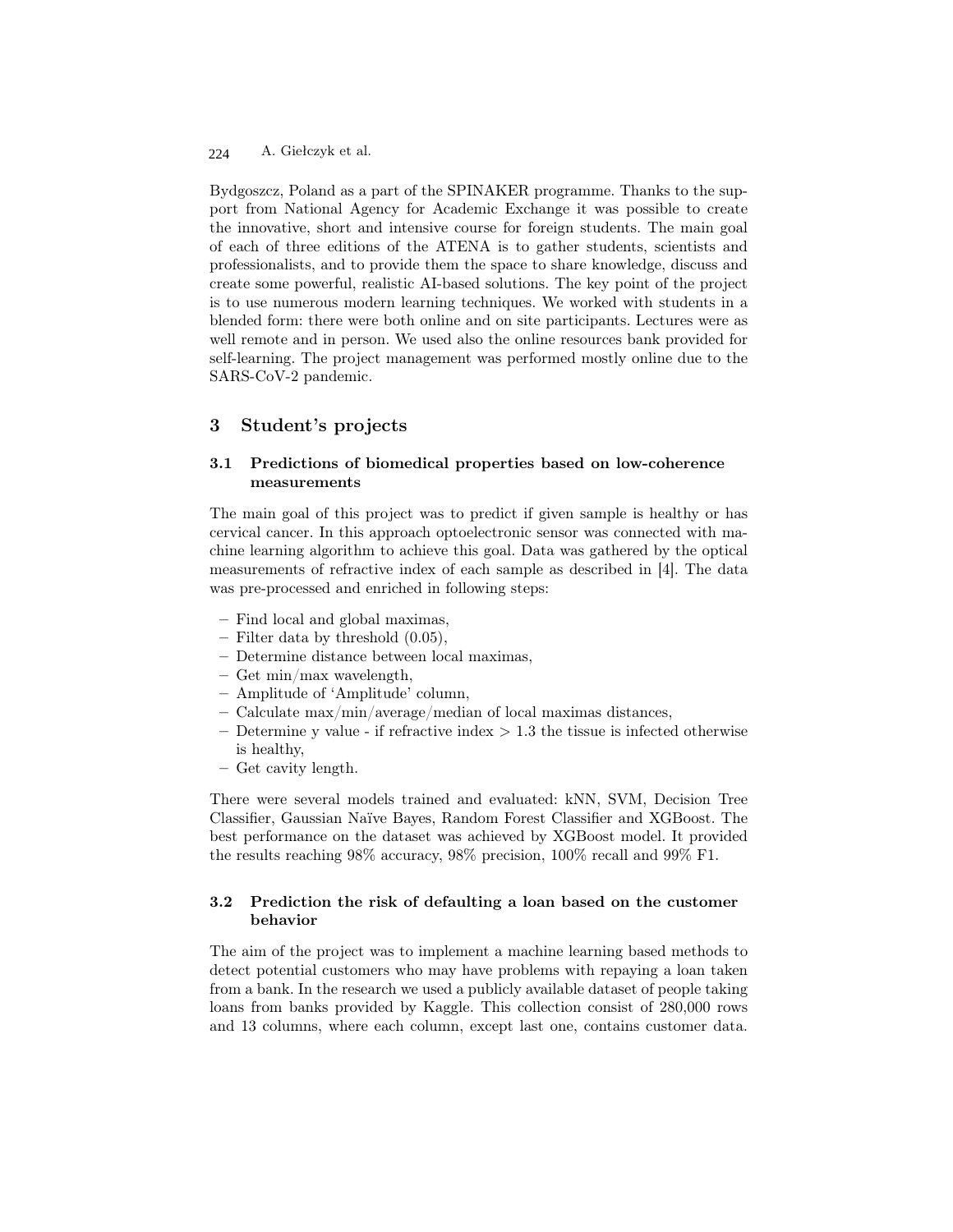The last column contains a label if customer paid back the loan. Before using machine learning algorithms, data had to be properly prepared. LabelEncoding was used for the column containing information about marital status and car ownership. On the other hand, OneHotEncoding was used for the city, state, house ownership and occupation columns. In order to implement the ML-based methods we divide the dataset as follows: 85% of the data was used for training and 15% for testing models. For the classification stage, three methods were used and compared: Decision Tree (DT), Random Forest (RF) and MLP classifier (MLP). Decision Tree and Random Forest achieved similar results at the score of  $F1 = 77\%$  for DT and  $F1 = 79\%$  for RF. The MLP provided the less promising results  $(F1 = 53\%).$ 

#### 3.3 Network intrusion detection

The aim of the project was to implement a machine learning-based methods in order to detect malicious activity on the Internet traffic data. In this research the dataset provided by UNB (University of New Brunswick's) was used. It is a collection of internet traffic in some days of the week. It is composed by 6 Million rows and 78 columns. Each column, apart the last one, represents a feature. The last one represents the label. In order to use the ML-based algorithms the pre-processing was needed: casting values (changing every value into numeric format) and handling NaN (the dataset was enough big to remove the records with NaN values). During the research 80% of samples were used for training and 20% for testing. For the classification step two methods were used and compared: Random Forest (RF) [2] and Artificial Neural Network (ANN) [3]. The ANN outperformed reaching the results reaching F1-score 88% - 99% for various classes, when the RF provided the F1-score reaching 67% - 93%.

#### 3.4 Automation of document scanning

The aim of this project was the implementation of an automation mechanism for the recognition of documents. In this case the proposed method was used with sow cards from animal farms that have been previously filled manually and photographed. These documents need to be cropped and straightened, and later, significant data can be extracted from tables. The dataset provided by a local animal farms was very limited (only 17 photos taken in color with different illumination and angles conditions). Thus, the augmentation was needed: flipping, mirroring, brightness modification and shifting. The biggest challenge in the project was to perform the segmentation. Firstly, the masks were painted manually for the whole small 17-elements dataset. Then, the U-net architecture, which is considered as very powerful in such applications [5], was used with satisfying results. It was possible to obtain the accuracy reaching 95%.